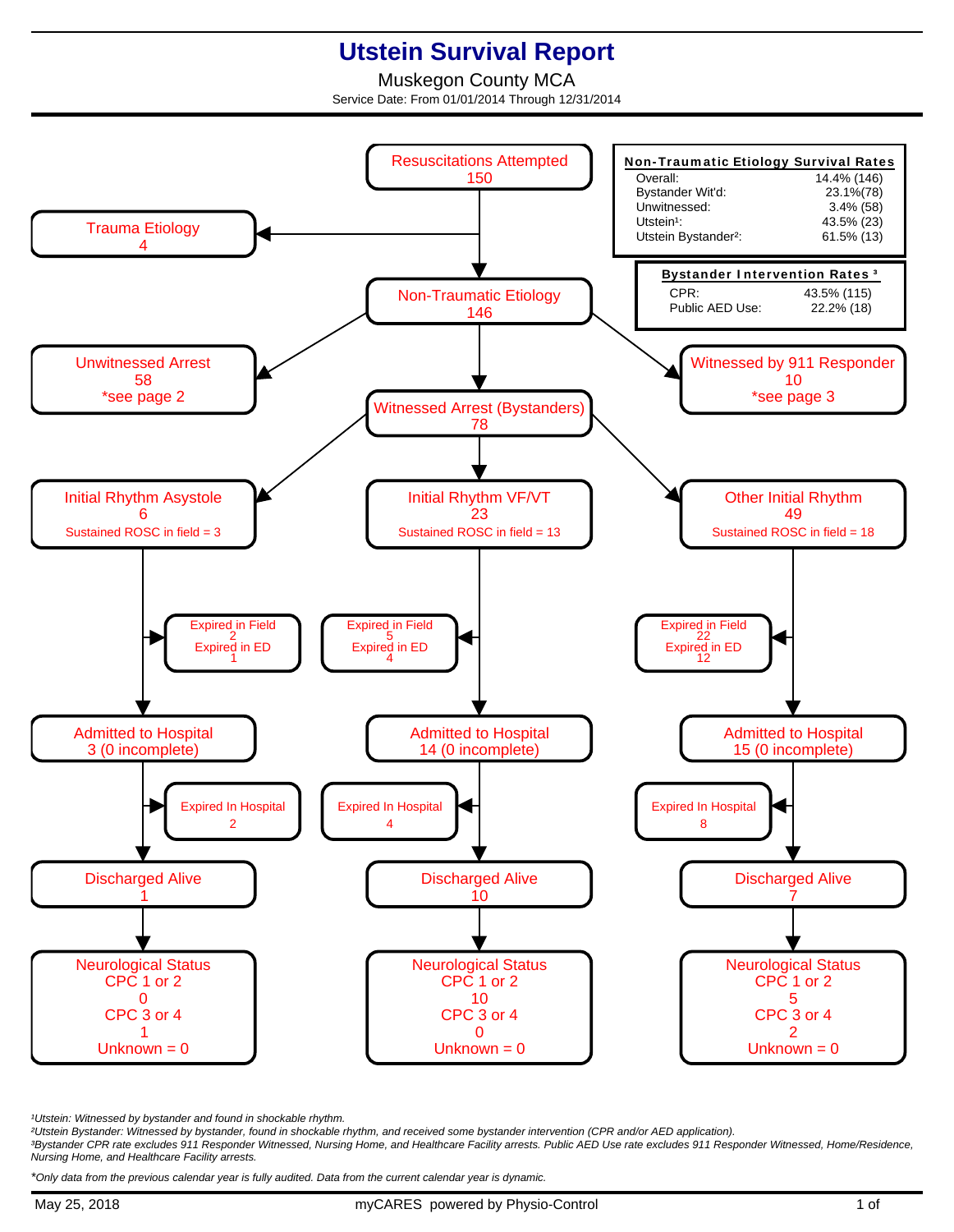## **Utstein Survival Report**

Muskegon County MCA Service Date: From 01/01/2014 Through 12/31/2014